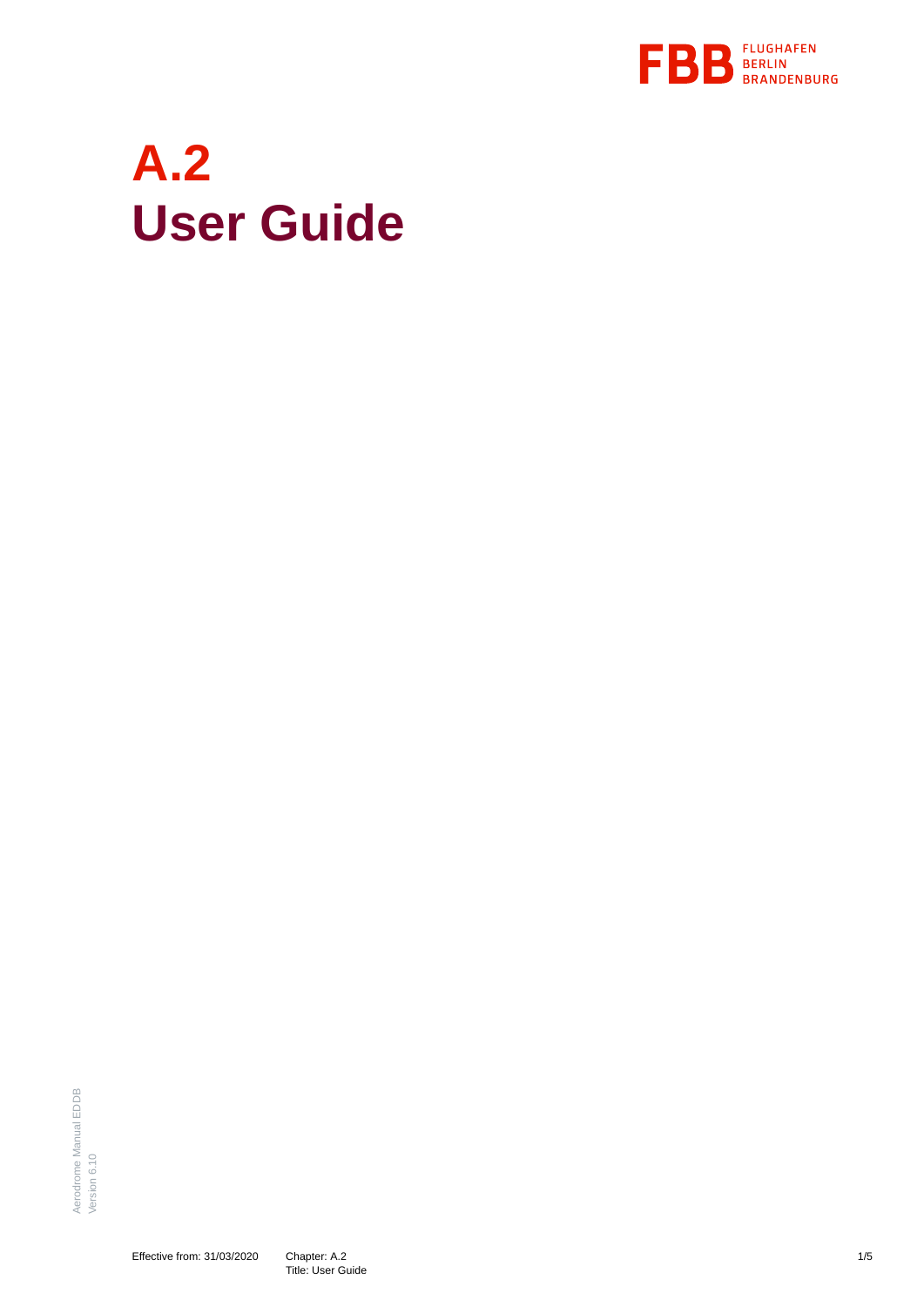

## **Contents**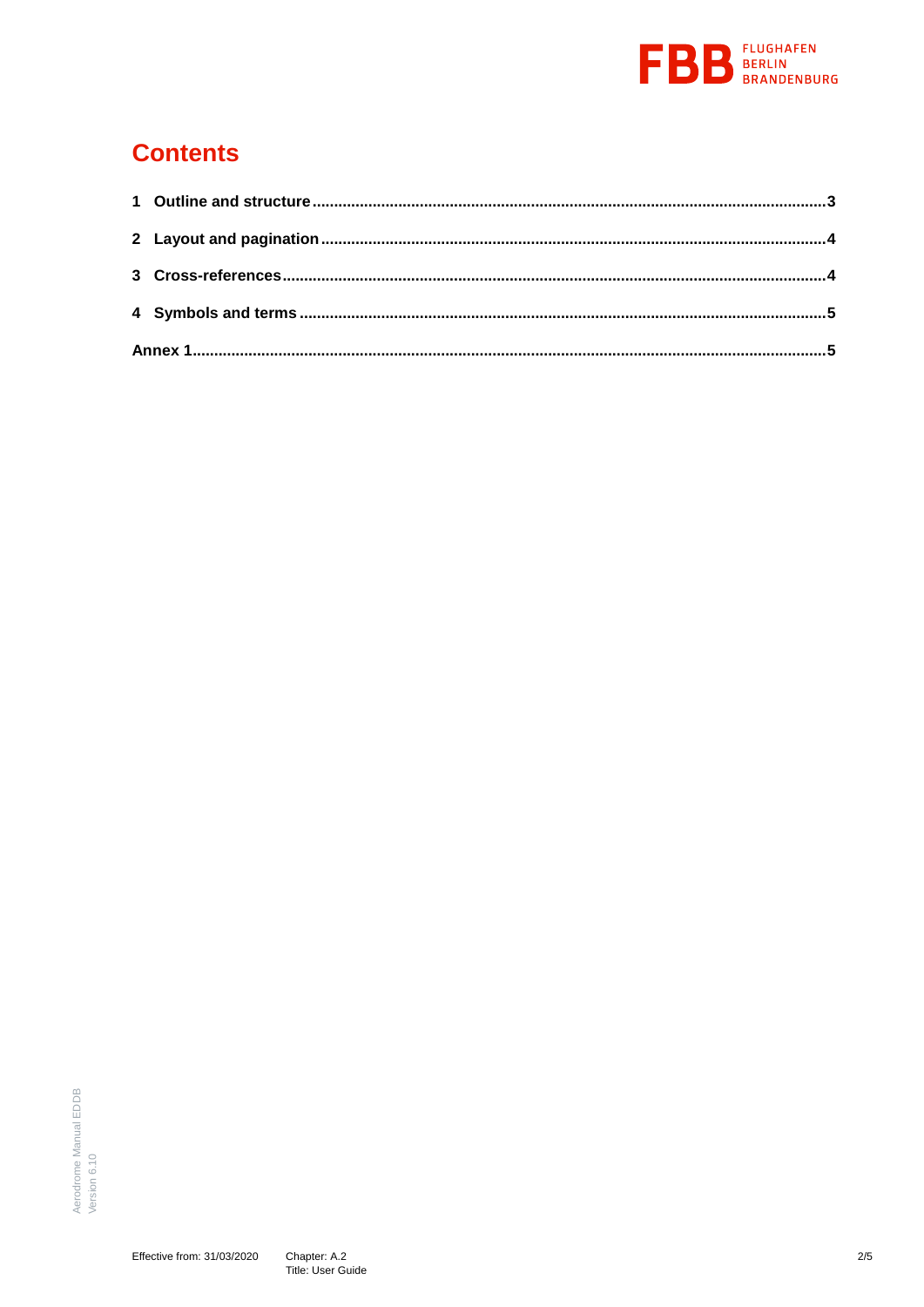

## <span id="page-2-0"></span>**1 Outline and structure**

This Aerodrome Manual consists of five different parts:

- Part A General Information
- Part B Management and Administration
- Part C Airport Premises
- Part D Aeronautical Information Publication Requirements
- Part E Operating Procedures

The parts of the Aerodrome Manual are composed of different chapters. The chapters within a part are numbered continually in an alphanumeric order.

The chapters of the Aerodrome Manual may contain annexes.

If a certain chapter contains no annexes, there will be listed only a placeholder in the outline of the chapters' table of contents. The corresponding page in the chapter will be marked as followed:

"This section has been intentionally left blank. Chapter A.2 contains no annexes."

If a blank page is necessary due to editorial reasons, it will be marked as followed:

"This page has been intentionally left blank."

Extensive chapters (with more than ten pages text) additionally contain a modification history.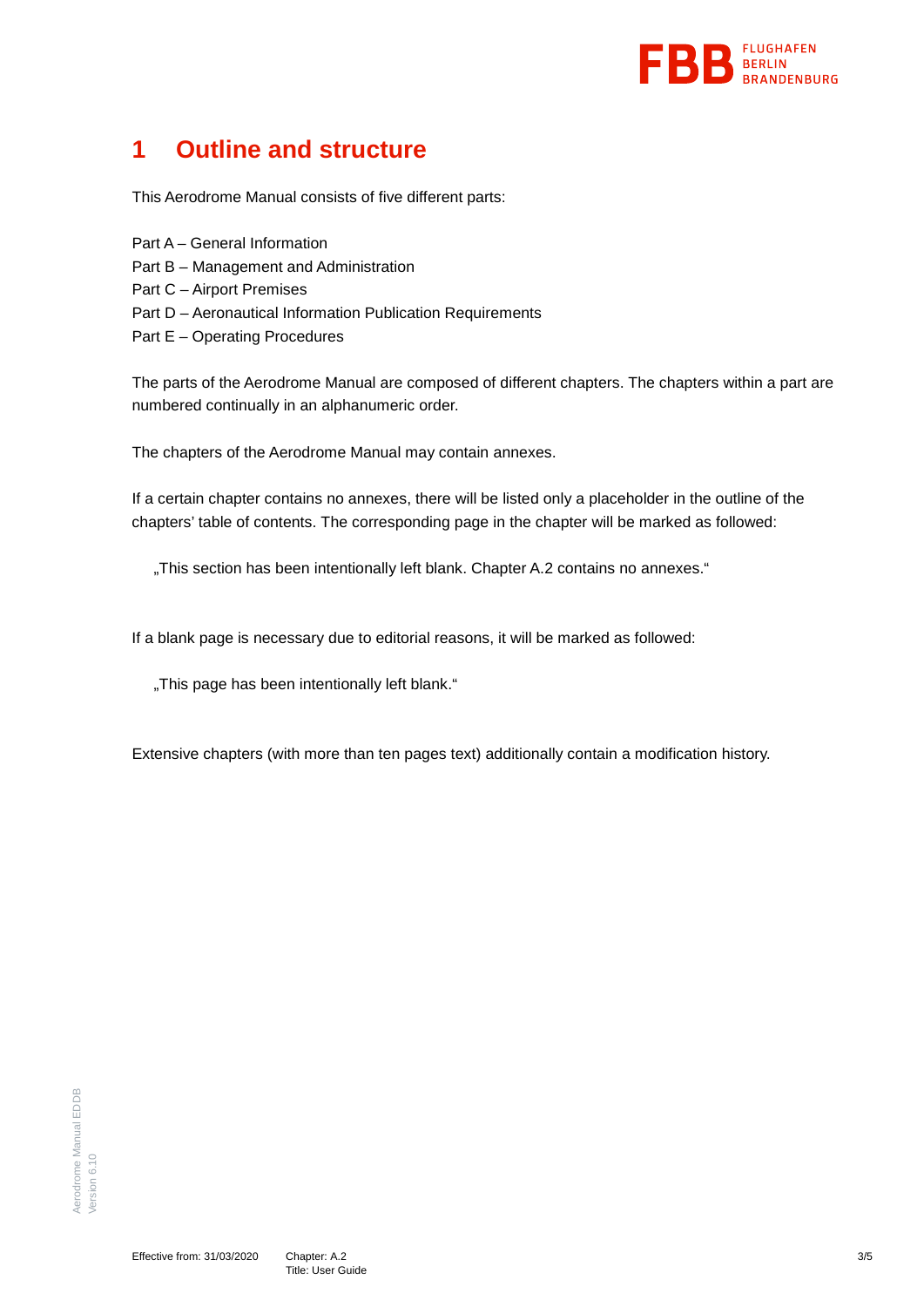

## <span id="page-3-0"></span>**2 Layout and pagination**

#### **Header**



#### **Footer and left margin**

Version number and designation of whole document



#### **Pagination**

For the pages' designation in the Aerodrome Manual an sequential numbering is used within a chapter. Additionally, the total number of pages is successively added to each document.

#### **Marking of changes**

Punctual changes in the text are marked with gray. Deletions are marked with strikethrough. In case of comprehensive modifications the marking in gray is omitted for reasons of legibility.

### <span id="page-3-1"></span>**3 Cross-references**

Cross-references within the Aerodrome Manual contain the number of the relevant chapter, for example 'A.4' or 'E.9'. Cross-references to information outside the Aerodrome Manual shall contain the designation of the relevant document, e.g. 'Charges' or 'Purchasing and Employment Guidelines'.